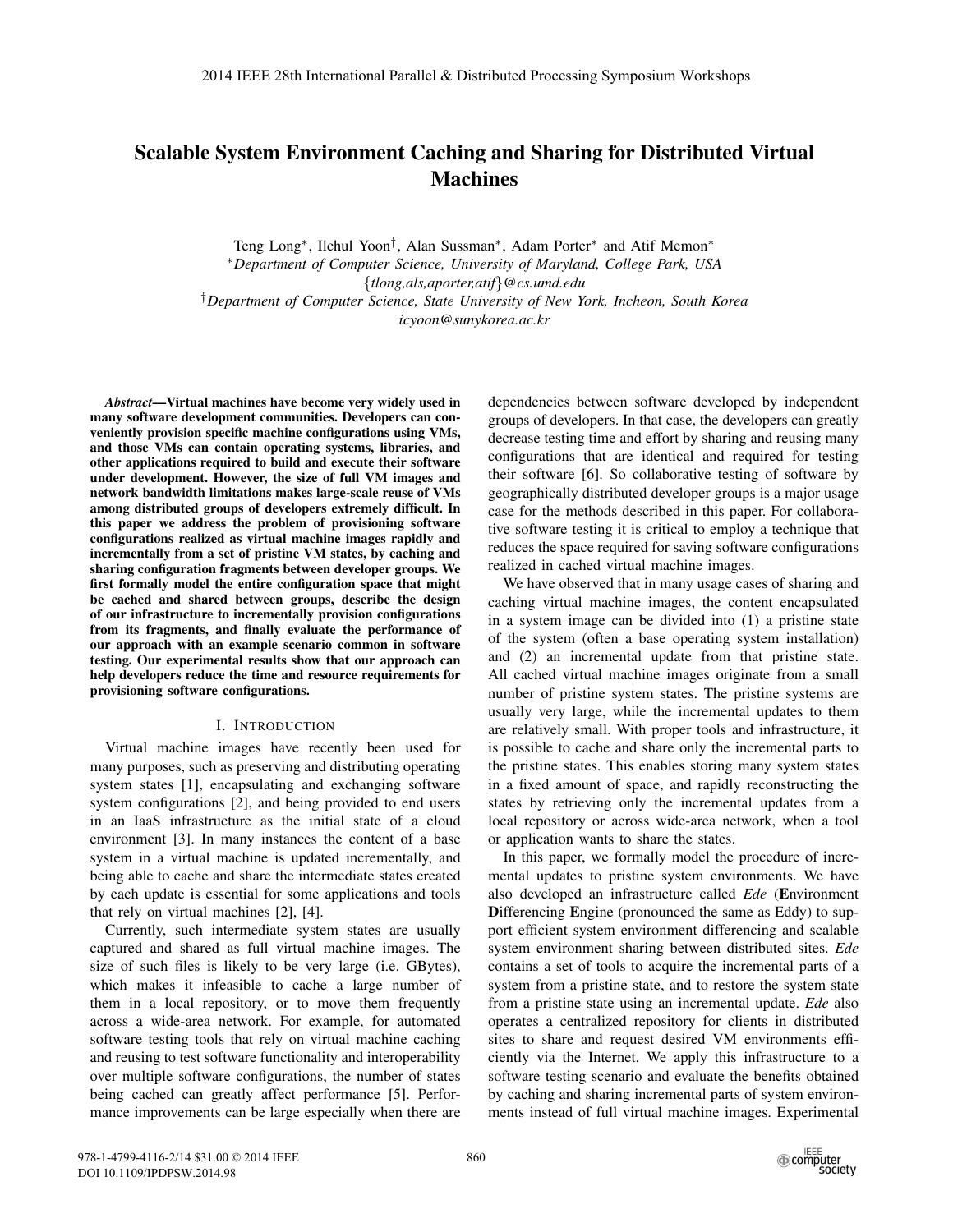

Figure 1. An Example System Model

data suggests that developers can save significant time and space using this infrastructure.

The rest of the paper is organized as follows. Section II is an overview of component-based software testing that in particular relies on environment (virtual machine) caching and sharing for good performance. Our techniques that reduce the size of cached virtual machine states have been developed mainly to support this type of software testing, although the techniques are applicable for other purposes, as we have described earlier. Section III formally models the process of applying incremental updates to pristine system environments in virtual machines. Section IV introduces the infrastructure we designed to support scalable environment caching and sharing. In Section V we describe how the infrastructure can be used to support the software testing scenario from Section II and evaluate the performance benefits from using the infrastructure. Section VI discusses related research, and we wrap up in Section VII with conclusions and a discussion of future work.

## II. BACKGROUND AND MOTIVATION

In this section we introduce the process of collaborative building and functional testing of component-based software systems, which is the scenario of using virtual machine images to cache and share system environments for the testing. Section II-A addresses our prior work on modeling component-based software systems, Section II-B introduces *Rachet* [2], an automatic build test system that relies on virtual machines to test component-based systems in a parallel and distributed manner, and finally Section II-C describes a scenario of reusing prebuilt virtual machine images to conduct collaborative functional testing.

#### *A. Annotated Component Dependency Model*

We model component-based systems using a representation called ACDM (Annotated Component Dependency Model) [2] [5]. The model consists of two parts: a directed acyclic graph called *Component Dependency Graph(CDG)* and a set of *Annotations*. As illustrated in Figure 1, circular nodes in a CDG represent uniquely identifiable components,



Figure 2. Systems with Common Components

and inter-component dependencies are modeled by connecting nodes with  $AND(*)$  or  $XOR(+)$  relationships represented as rectangular nodes. For example, in Figure 1 component A *depends on* component D and either one of B or C. Dependency between components means that a component requires other components at build-time, run-time, or both. *Annotations* in this example include version identifiers for components, and constraints between different components and component versions, written in first-order logic.

When different software systems share components, relationships between the systems are represented by an integrated CDG with overlapping sub-graphs. The example CDG in Figure 2 shows that four top-level components (*Serf, Flood, Subversion* and *Managelogs*) depend on different sets of components that *provide* features required by the components. However, there are overlaps between the set of *provider* components. Note that the *APR* component is required by all top-level *user* components. This suggests that all top-level component developers will use their test resources to build the components contained in the shared sub-graph, rooted at the *APR* node, and moreover they will test the behavior of the overlapped components to ensure error-free builds of the top-level component. We will discuss more details about the testing procedure for this scenario in Sections II-B and II-C.

#### *B. Testing Component-based Systems in Parallel*

As presented in Figure 1, individual components can have many versions and this will result in a large number of component version combinations on which the correctness of the build and functionality of the top-level component have to be tested. Each combination is called a *configuration*. In our previous work, we developed *Rachet*, an automatic tool to perform the build testing of component-based software systems. Rachet utilizes virtual machines hosted in multiple compute nodes of a high-performance compute cluster or a private cloud to build and test configurations.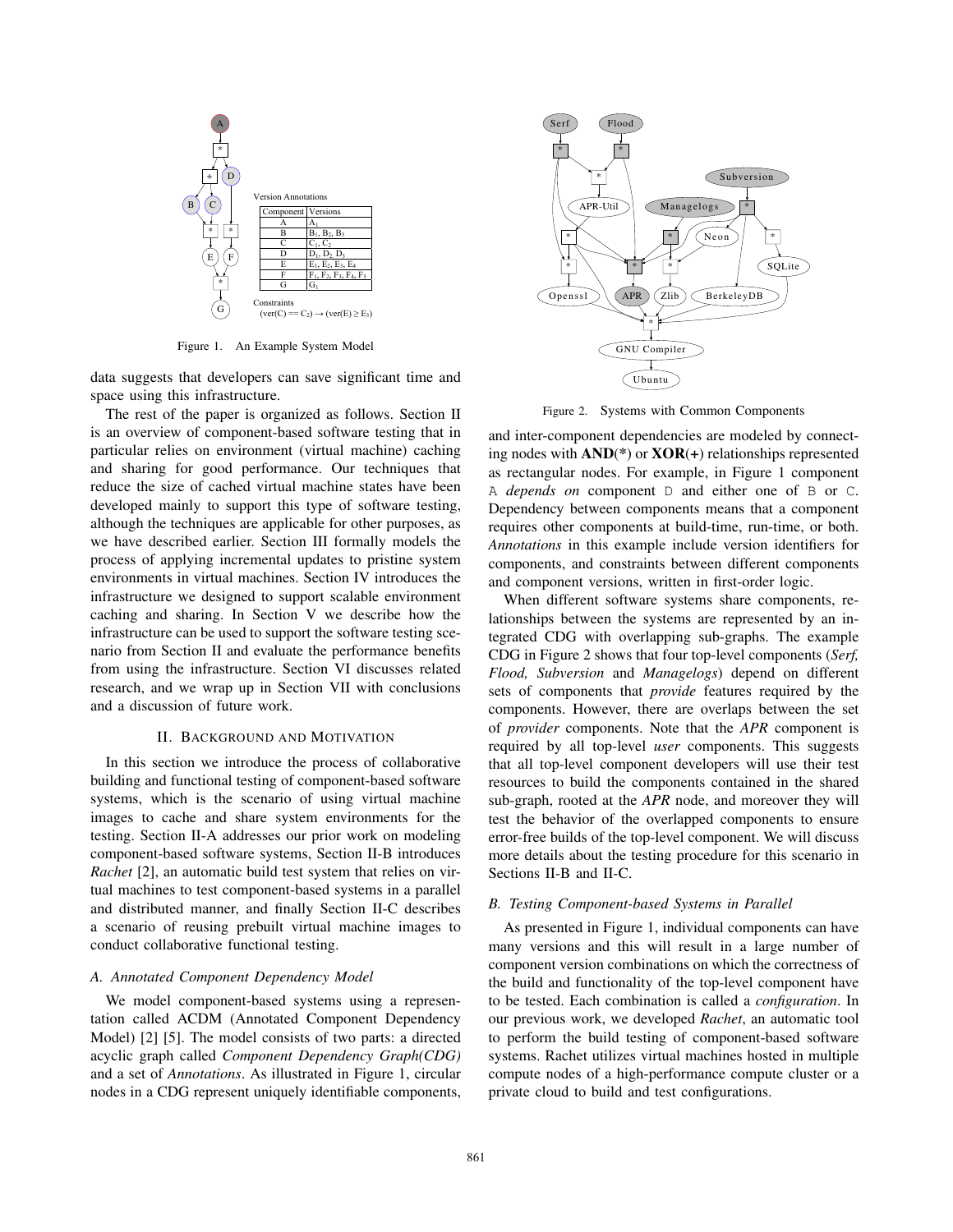Building each configuration individually can be very time-consuming and is unnecessary. First, there could be identical components to build for two different configurations. For example, in Figure 1, building configuration  ${G_1E_1F_1B_1C_1D_1A_1}$  and  ${G_1E_1F_1B_1C_1D_2A_1}$  involves building the same set of components  $\{G_1E_1F_1B_1C_1\}$  at the beginning of their build paths. *Rachet* therefore uses only one VM to build these components, then make a copy of the virtual machine image and continues with the two branched building proceduress in two VMs. On the other hand, if there exists a virtual machine image in the cache that contains the set of components  $\{G_1E_1F_1B_1C_1\}$ , *Rachet* will reuse that VM image and only build the missing set of components in that VM. In [5], we showed that the number of virtual machine images that can be cached significantly reduces the overall testing time.

However, the cache available locally on each compute node is limited and therefore it is infeasible to cache a large number of virtual machine images locally, nor can we transfer such images from caches of other *Rachet* processes. It takes minutes to transfer a virtual machine image even on a LAN environment. This means that building some components have to be repeated multiple times, because Rachet will rebuild components if the cost of reusing cached configurations is higher. If we have a cost-effective method to reduce the size of data required to reconstruct each cached virtual machine image, significant time would be saved by avoiding redundant component builds.

### *C. Collaborative Testing across Distributed Sites*

*Rachet* tests the build-compatibility of a component-based system over many configurations in parallel, at a local cluster environment. However, since components required for such a system are in many cases developed by different parties, testers of these components may also run their own tests at their local sites. Our previous research [6] showed that redundant test efforts were spent by software testers. Similar to reusing locally cached virtual machine images, testers would be able to save build effort if they can share their cached build artifacts efficiently via the network.

There are two challenges preventing testers from sharing build artifacts. First, sharing whole virtual machine images is infeasible because of the bandwidth limit of wide-area network. Second, different testers may use different virtualization techniques, thus shared virtual machine images may not always be compatible with local virtual machine hosting systems. To enable collaborative testing across distributed sites, we need a method that greatly reduces the size of the test environment data being shared, and also allows the reuse format independent from specific virtualization systems used.

## III. PROBLEM MODELING

We now model incremental updates to system environments in virtual machines.

Definition *Update*: an update to a system state is defined as an *atomic* and *deterministic* operation that causes a change to the state of the system.

Definition *Pristine State*: the pristine state of a system is an arbitrary state that a system maintainer chooses as the base state before any updates. Any update to the pristine state is considered an incremental update to the pristine state.

We model the states of system environments as a deterministic state machine. The same system must always start from the same pristine state, so that it can be updated deterministically by applying a set of updates. Each update will change the state of the system environment to another known state. Therefore when different users apply the same set of updates to the same pristine system environment, they will create identical states of the environment. Therefore we make the following claim:

A state of a system environment can be deterministically reconstructed by applying a series of updates onto a *pristine* state.

A user A who shares the same set of system environment pristine states and the same update space with another user B does not need to send the whole system environment to B in order to reconstruct a given environment state as long as the user B already has the identical pristine state. Instead A just needs to send the set of updates that should be applied to the pristine state locally available in *B*. B can then *replay* the updates onto its pristine state to reconstruct the desired environment state.

The cost of producing updates for the first time will be much more expensive than replaying the updates later. The tester who generates an update previously non-existent will have to first build a component from its source code and then deploy produced files including the binary code. However, for replaying the update, testers will only need to acquire the update and deploy the files included in the update into their system environments. This update sharing and incremental replaying at distributed sites will greatly reduce overall test efforts.

## IV. INFRASTRUCTURE DESIGN

In this section we describe an infrastructure called *Ede* (Environment Differencing Engine) and apply the incremental update approach to the component-based software testing scenario discussed in Section II.

As defined in Section III, the *update* operation is embodied as building and deploying a component on a system environment. We start by explaining methods that can identify the parts of a *pristine state* realized as a virtual machine image, extract incremental parts from the pristine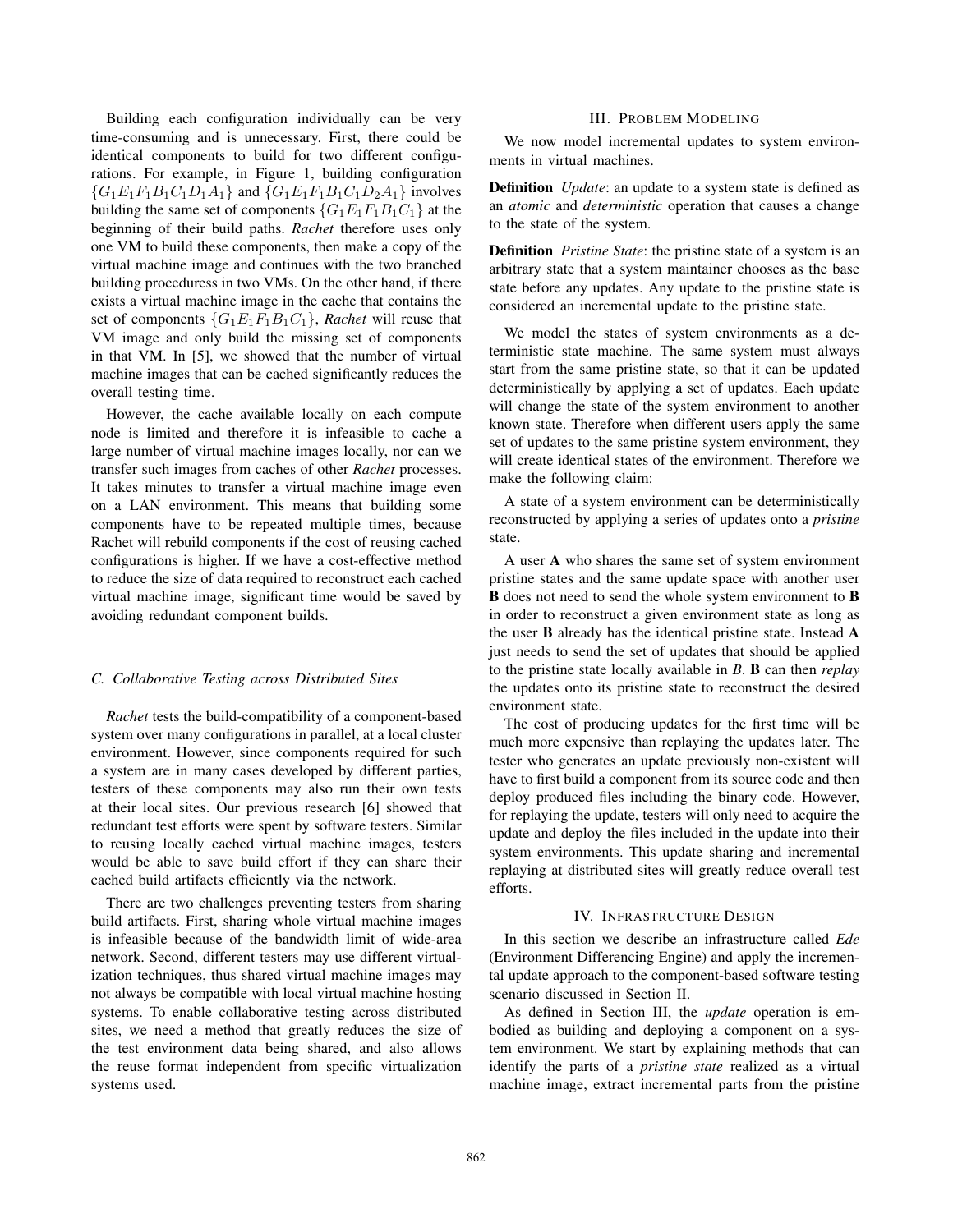

Figure 3. High-level Design of Ede Infrastructure

state once the system is modified by building and deploying components, and finally apply the updates to another pristine state. We also describe the design of an online repository that enables users to efficiently and effectively share the data on reusable system environments. The repository can answer the queries on system environment states that contain specific sets of deployed components. The *Rachet* build testing tool is updated to support the caching and sharing of artifacts that contain incremental state data instead of full virtual machine images.

The high-level design of *Ede* is shown in Figure 3. *Ede* can have multiple clients and environment providers, and the system in Figure 3 has one of each. Every *Ede* client has two parts: a *local agent* and *virtual machine(VM) instance(s)*. The local agent acquires pristine virtual machine instances, controls the state of each VM instance managed by the agent by applying the *update* operations. The local agent accomplishes this by communicating with a process called *VM agent* running inside each VM instance. The process is invoked when the VM boots up and executes commands for various tasks required for managing the VM state.

When the VM agent receives from the local agent the information on the system environment that needs to be provisioned, it first queries the data repository to search for a prebuilt system environment. If found, the agent updates the VM state to the specified state and informs the local agent that the environment is ready. Otherwise, the local agent is responsible for provisioning the desired system environment locally, which means that required components should be built in the VM from a pristine state or from another locally stored system environment.

The *data repository* and the *environment providers* are the sources where *VM agents* look for prebuilt system environments. The data repository and the environment providers will be located in different sites. The provider creates prebuilt system environments, stores both the environments and the update files in its local file server, and register the environments to the data repository. When a query for a specific environment is submitted to the data repository, the URL for the incremental update file located in a file server

is returned to the VM agent. Since each test site will run both the *Ede* client and the *environment provider*, the file server containing the update files would be often the one co-located with the *Ede* client.

In the following sections we discuss the structure of each part of *Ede* in more detail.

#### *A. Obtaining Pristine States and Incremental Updates*

The procedure for using *Ede* has three phases:

- 1) Select and "sign" a pristine state of a system environment, and share the state with all participants.
- 2) Update a pristine system environment and obtain *incremental updates*.
- 3) Transport the incremental updates to another participant who knows of the same pristine state, and apply the updates to a local copy of the pristine state.

As we discussed in Section III, all participants who want to share system environments have to consent to the same set of pristine states. Thus phase 1 only needs to be executed once, and then copies of all virtual machine images that realize the selected pristine states will be shared by all participants. Afterwards, the sharing and caching activities will require only phase 2 and/or phase 3.

For the software testing scenario aforementioned, the set of components deployed in a system is considered as a system environment. In typical Unix/Linux systems, deploying a component involves copying binary files to the correct directories with proper permissions, creating symbolic links and setting up environment variables.

Based on the *rdiffdir* utility [7] for Unix/Linux, we developed a tool that performs three operations: sign, update and replay. The sign operation is used to set a system state as a *pristine state*. This is done by creating a signature file for all the files under the monitored directories. The signature file describes the state of all monitored files at the binary level, and is shared to all participants together with the virtual machine image that realizes the pristine state. When a participant changes files under in the monitored directories (i.e., the system environment has been updated), the diff operation is executed to identify the update information from the pristine state. The incremental updates are encapsulated as *delta* files. Since each sharing party has a copy of a pristine state and its signature file, only *delta* files needs to be transported for other participants to apply the updates. When a participant receives a *delta* file, the participant can execute the replay operation to reconstruct the updated system environment by applying the updates contained in the delta file on the pristine system state.

## *B. Updating Repository*

The data repository provides a set of SOAP-based Web services. The users of the repository are automated software testing systems and they will insert and request system environments at run time during test sessions. Therefore the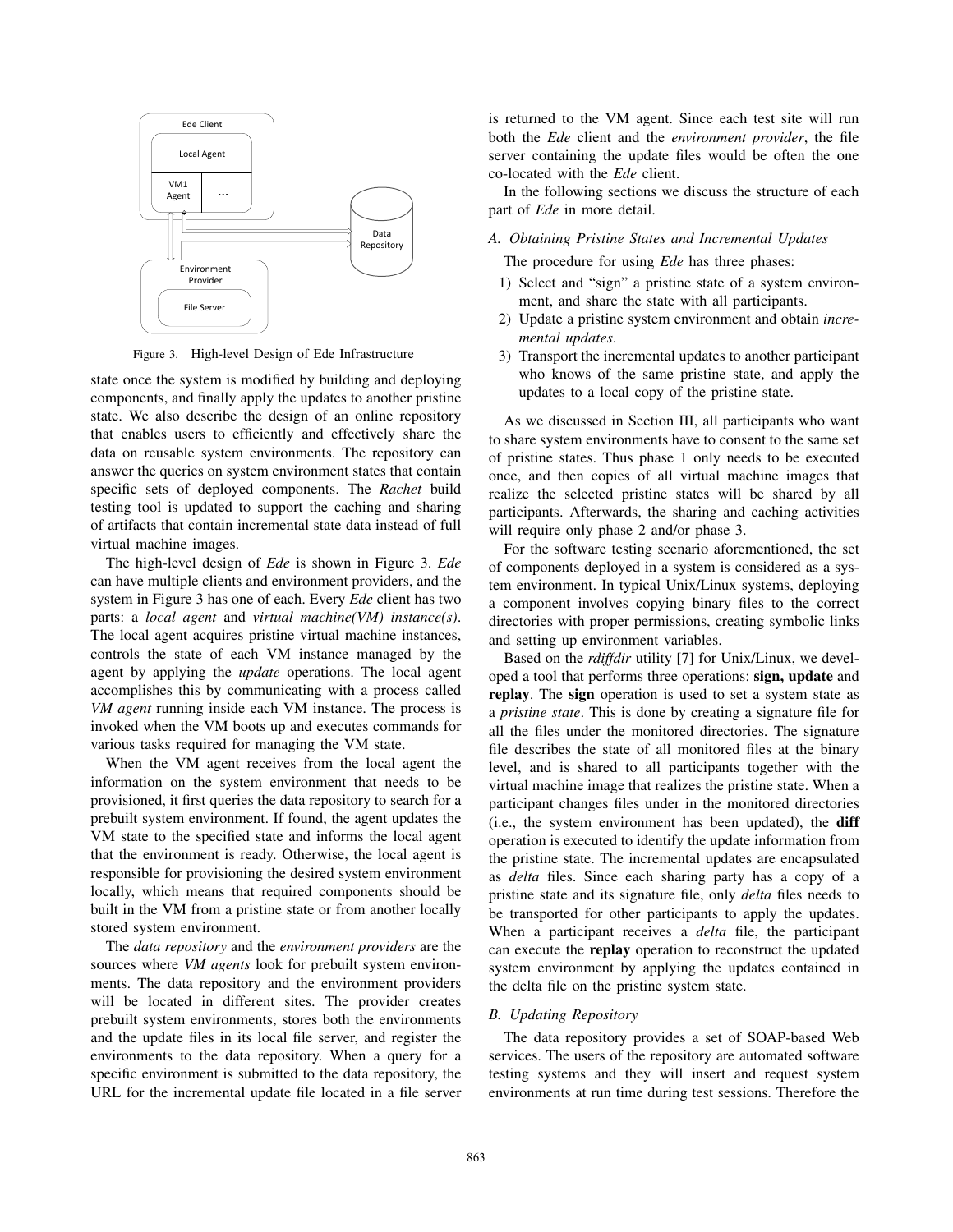

Figure 4. Example Environment Space

repository must be designed to address two major issues: (1) how to store the *delta* files for all available system environments and (2) how to answer the queries efficiently.

As mentioned earlier in this Section, the repository does not store the delta files locally. Instead the repository stores *URL* to the *delta* files registered to the repository. System environment providers are responsible for registering the environments stored in their file systems. Since a tester often plays both the role of environment provider and environment consumer in the testing scenario, the *delta* files would be stored in the file server owned by the tester. That is, each tester will create and store a set of system environments and updates locally and register them to the repository. When other participants later requests the registered environments, the requests will be redirected to the file server owned by the tester. It is also possible that a provider registers an environment to the repository and then deletes it from its local file server due to the limited space. In that case, the participant requesting the environment will get a failure message and will have to rebuild the environment from scratch on a pristine state.

From the model described in Section III, if we have the complete information on all available pristine states and possible updates, the space of all system environments can be determined. For example, consider two pristine states:  $OS_1$  and  $OS_2$ , and suppose that we install component A followed by  $B$  or  $C$ , each of which has two versions. Then, the full environment space can be represented as the forest shown in Figure 4. Each path from a root to a node in the forest represents a feasible system environment. The data repository builds and maintains the forest when environments are registered. The complexity for querying an environment will be  $O(log\frac{N}{m})$  for the average cases, where  $N$  is the total number of available environments, and m is  $N$  is the total number of available environments, and  $m$  is the total number of available pristine system states.



Figure 5. CDG for testing Subversion

| Component   | Description                            |
|-------------|----------------------------------------|
| Subversion  | version control system                 |
| Neon        | HTTP and WebDAV client library         |
| <b>Zlib</b> | compression library                    |
| BerkeleyDB  | library for embedded database          |
| <b>APR</b>  | supporting library for Apache projects |
| APR-util    | support library for APR                |
| SOLite      | SOL database engine                    |
| Openssl     | open source toolkit for SSL/TLS        |
| Gcc         | GNU C compiler                         |
| Ubuntu      | <b>Ubuntu Operating System</b>         |

Table I

COMPONENTS REQUIRED FOR TESTING SUBVERSION

## V. EXPERIMENTS

In this section we evaluate the performance of our infrastructure when it is used for the component-based software testing scenario. We first record the size of *delta* files and the time to obtain and replay *delta* files when updates are applied to the pristine state. We also estimate the time that saved by employing our infrastructure.

#### *A. Virtual Machine Agent Performance*

We incrementally build and deploy a set of software components as shown in Figure 5 to a pristine state (an installation of Ubuntu 13.04 server edition), obtain a *delta* file after deploying each component, and apply it to another pristine state. The descriptions on the components in Figure 5 are given in Table I.

The pristine system is hosted as an instance of a Virtual-Box virtual machine and we allocated 2048MB of memory for the virtual machine. The size of *delta* files and the times to apply the delta files are shown in Figure 6 and Figure 7.

Figure 6 and Figure 7 clearly show that our environment differencing technique can greatly reduce the size of system environments and enables developers to reconstruct environments required for testing their software with little overhead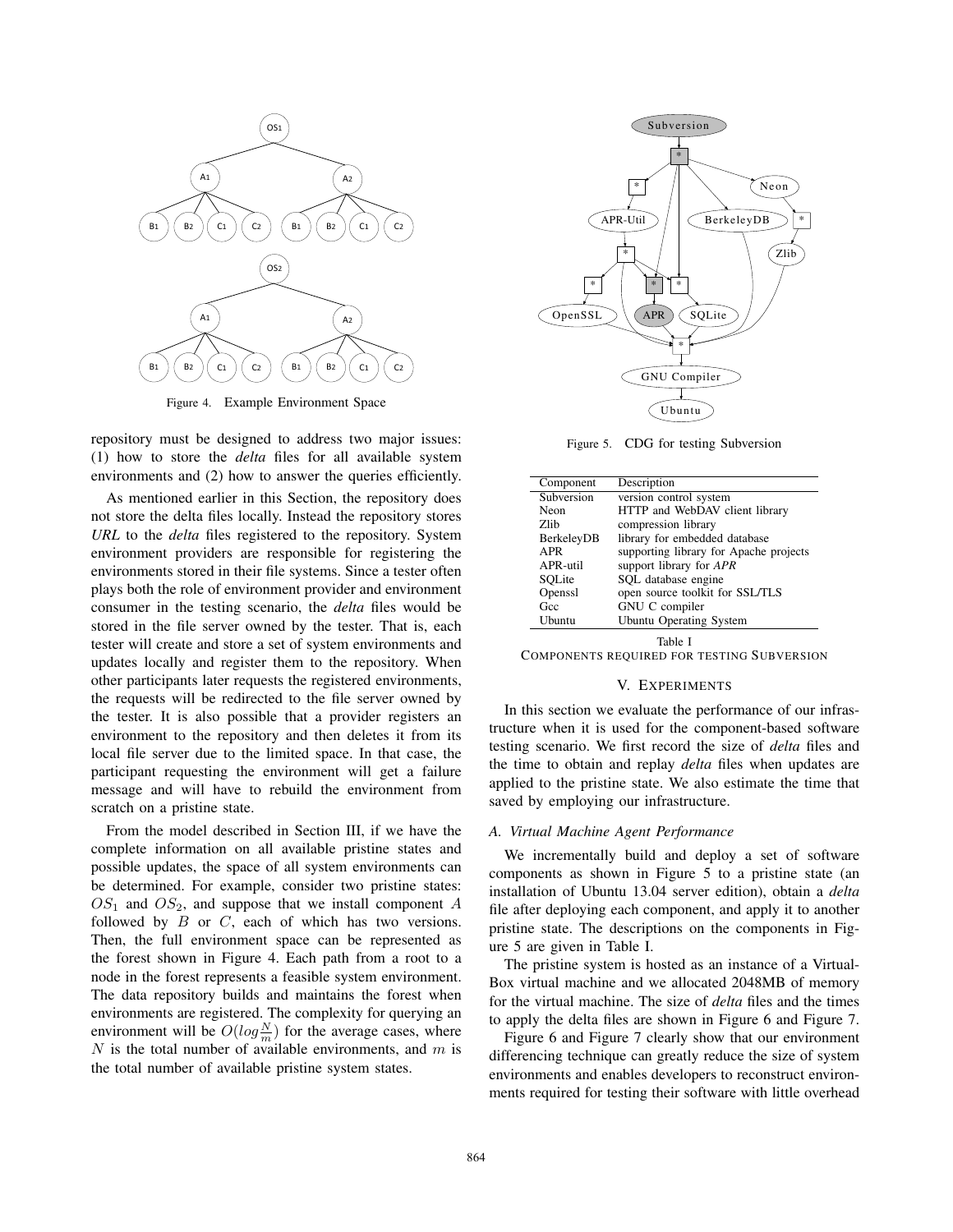

Figure 6. Average Times to Obtain and Replay Delta Files



Figure 7. Delta File Sizes

of obtaining and replaying *delta* files.

In Figure 6, we observe that the average time cost to both obtain and replay a *delta* file are around 10 seconds and increasing very slowly when the number of components in a dela file increases. Although not shown in this paper, the times are very small compared to the times to build individual components from source code [2]. Figure 7 shows that the size of a *delta* file does grow linearly as the number of components installed in the system increases, but is still considerably smaller than a typical full virtual machine image, and therefore it is feasible to cache a large number of *delta* files locally and/or also transport them over a widearea network.

#### *B. Collaborative Testing with Rachet*

In order to measure the savings achieved by employing our infrastructure, we recorded total times to build components in the CDG in Figure 8 on virtual machines running on VirtualBox. For each component, we only recorded the time required for building the component itself, assuming that all other components it relies on are available in a system environment – i.e., they are already built and deployed in the virtual machine. In Figure 8, the top-level components are *SVNKit* and *Serf*. *SVNKit* is an Open Source Pure Java Subversion Library, and *Serf* is a high performance C-based HTTP client library. For each component, we monitored all version releases over one year, and each version is tested with existing versions of the components it depends on, and testing of any components that are built upon this new version will be triggered as well. The direct-dependency



Figure 8. Integrated CDG for Subversion and Serf

coverage (DD coverage [2]) criterion is used to calculate what new configurations introduced by the new component version should be tested. We also include component versions released in the two years before 8/3/2012, so that they are tested together with components released in the one year period. We then feed the times to build the components into a simulator to calculate the total times to build all the components in the CDG with three different cases we now describe.

In the first case, testers of *SVNKit* and *Serf* build their configurations separately within two different *Rachet* sessions. Each *Rachet* session reuses full virtual machine images, so there is a limit on the number of cached system environments. We set the maximum number of environments that can be cached to 16 for this experiment, assuming that a single virtual machine takes 1GB and each *Rachet* node has roughly a 20GB of environment cache space.

In the second case, both testers cache incremental updates instead of full virtual machine images for their *Rachet* sessions. Based on the sizes of *delta* files, as shown in Section V-A, the maximum number of cached *delta* files is set to 1000. Although they use incremental updates, they still test isolated without collaboration. In the third case, the two testers exchange and reuse *delta* files with each other via the data repository. Since *delta* files are small and also multiple data servers are used, we did not restrict the cache size for this case. We then record the total time each tester has to spend on provisioning the system environments required for building and testing their components.

Columns two to four of Table II show the total wall clock time for the testers of the two top-level components to build their test environments that might be realized in a enduser's machine during the selected one year. The last two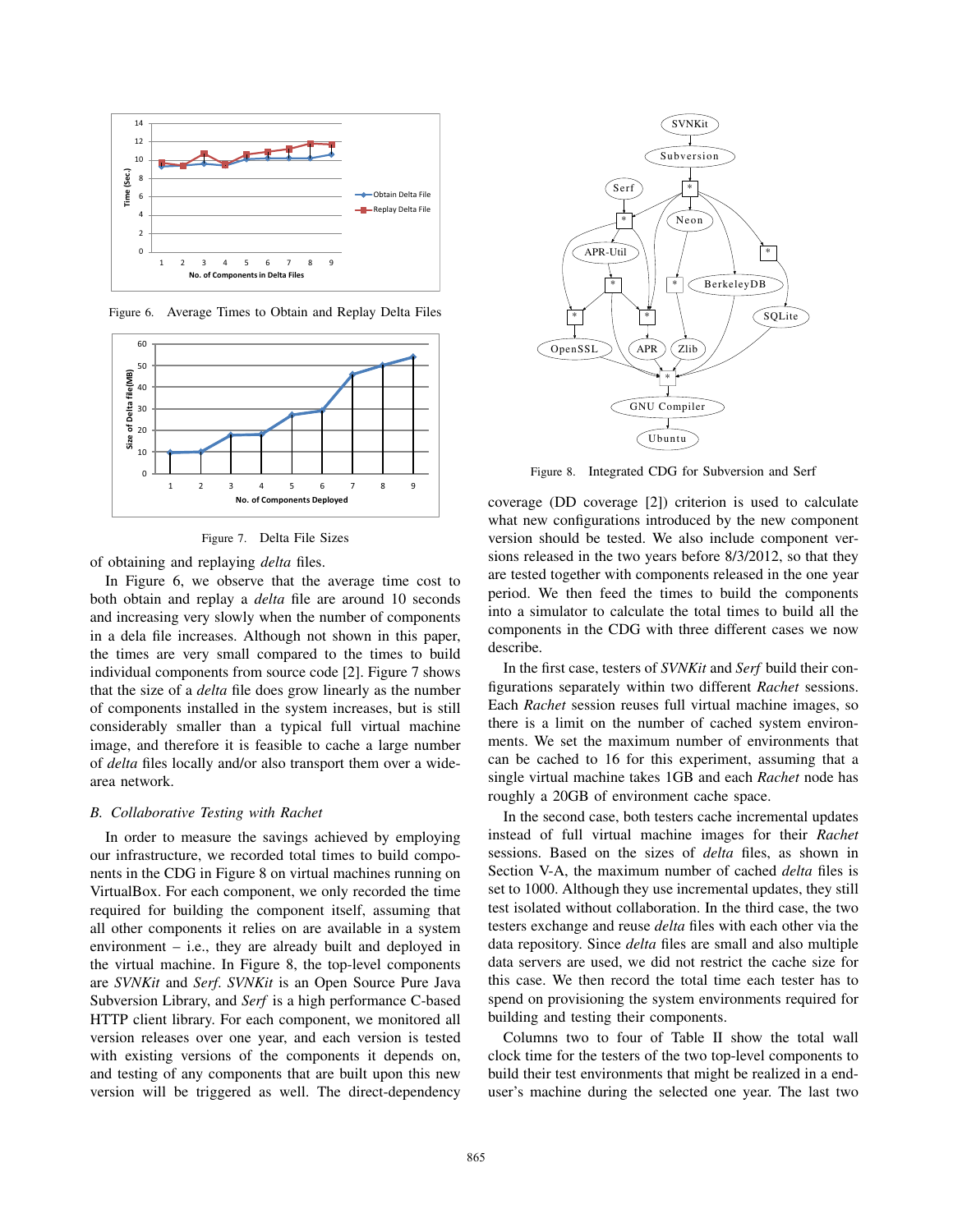| Component     | Case 1  | Case 2 | Case 3 | Save- $1\%$ ) | Save- $2\frac{\%}{\%}$ |
|---------------|---------|--------|--------|---------------|------------------------|
| <b>SVNKit</b> | 2495128 | 683246 | 24378  | 72.6          | 99.0                   |
| Serf          | 90812   | 27020  | 13742  | 70.2          | 84.9                   |
| total         | 2585940 | 710266 | 38121  | 72.5          | 98.5                   |

Table II

TIMES TO BUILD COMPONENTS (SEC.) AND TIME SAVINGS(%)

columns show the time savings from caching more system environments in the limited space and also from sharing the environments across the testers. We see in Table II that the technique to cache and share delta files for reconstructing system environments boosted the performance of *Rachet* significantly. This is mainly because *Rachet* was able to cache a large number of system environments in the cache space. The environment provisioning time is reduced by 72.6% for *SVNKit*, and 70.2% for *Serf*. When we assume that *Ede* is used to share environments between the testers, we see a very large time savings. 99.0% of the testing time can be saved for *SVNKit*, compared to the case of using *Rachet* without the techniques we have described in this paper. Similarly, we see an 84.9% time savings for *Serf*. It is clear that using *Ede* greatly improves the performance of automatic testing systems by caching many system states and also by sharing test environments between testers.

## VI. RELATED WORK

In this work, we focus on enabling a distributed set of users to share and cache virtual machine system states efficiently, by enabling users to only update from the same set of initial states. We employ binary-level system backup and restore tools to obtain incremental changes from the initial states. Using the smaller size of the incremental parts of the virtual machine states, instead of full virtual machine images, makes caching and sharing more scalable. To the best of our knowledge, we are the first group to adapt incremental system backup techniques for this purpose. However, there are studies that address related aspects of the problem.

SnowFlock [8] enables rapid virtual machine cloning for cloud computing. The system forks a large number of virtual machine states efficiently from the same initial instance, and deploys them as individual workers to multiple hosts for cloud computing. Different from *Ede*, forked virtual machines are no longer related to each other, and there is no exchange of states after the initial fork. In addition, the virtual machines deployed to multiple hosts are full VM images, so scalable caching and transport of those image would be infeasible, or very expensive. VMPlants [9] provides the automated configuration and creation of flexible VMs that can be configured once and then instantiated in a homogeneous execution environment. That system focuses more on automatic adaptation to different host environments instead of the guest environments within virtual machines. VMware Workstation 8 and later versions can provide shared virtual machines to multiple users [10], but the machines are hosted and manipulated at a single site, and remotely accessible by the users. None of these systems address the problem of caching and reusing large virtual machine images.

Incremental backup of various system environments is a well developed technique, and there are many such options for Unix/Linux based operating systems. The most common ones are *dump* and *tar*. *dump* provides different levels of backups that save files with variable frequency, and *tar* is widely used for not only backups but also data transport because of its efficiency. There are also well known commercial storage management systems that include incremental backup functionality, such as ADSM [11][12] and Petal [13]. ADSM has the advantage of supporting on-line backup with different levels of consistency, while Petal allows multiple network-connected servers to operate on a pool of physical drives.

Dolstra and Loh have developed a Linux-based operating system distribution called NixOS [14], which has a pure functional approach to system configuration management. When NixOS gets updated, the system grows incrementally and no old configuration gets overwritten. Rebuilding a configuration is deterministic and relatively cheap. Furthermore, Burg and Dolstra deployed NixOS in virtual machines and automated system tests in such VMs for configuration specific testing [15]. QEMU [16] is another open source processor emulator which supports live snapshots of the guest OS it is running. The live snapshots also records only incremental parts of file system updates. Even though there are certain similarities between these work and ours, the NixOS research is focusing on system testing in single configurations and does not address distributed testing sites, and the features of NixOS also cannot be generalized to other systems. QEMU's incremental live snapshot is not generally available to other VM systems either, which cannot support the heterogeneous environment of distributed virtual machines.

#### VII. CONCLUSION AND FUTURE WORK

This work is driven by the need to reduce the space required to cache virtual machine states and the time to transport virtual machine states across a network, specifically targeting collaborative component-based software testing. In our work, the content of system environments in virtual machines are updated incrementally, and such incremental updates can cost-effectively be cached and shared between testers.

We have modeled a deterministic technique to update system environments from incremental updates, and formally defined the incremental updates on a pristine base system. We have designed and developed an infrastructure called *Ede* to support system environment caching and sharing for automatic software testing systems. *Ede* can reconstruct